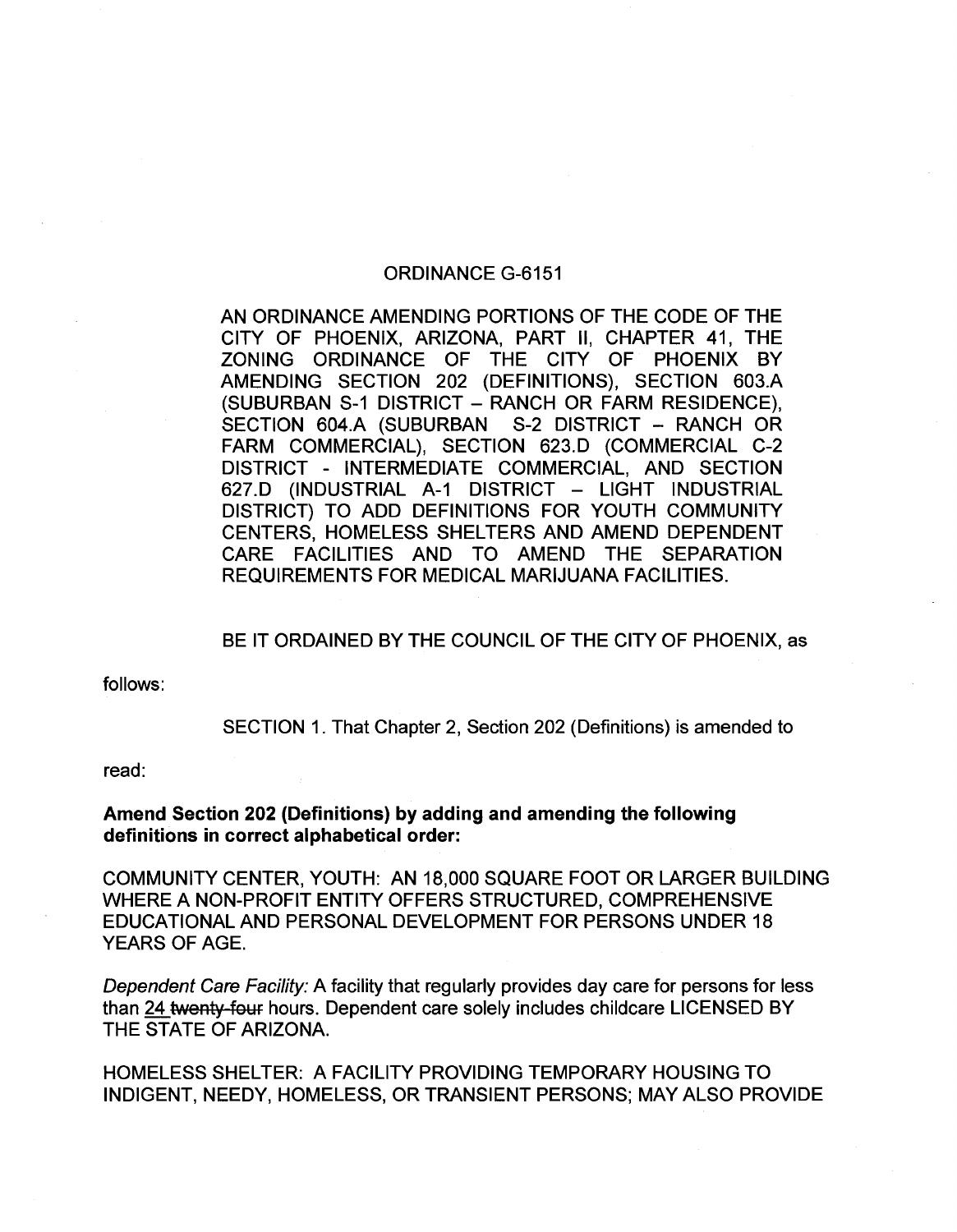# ANCILLARY SERVICES SUCH AS COUNSELING, OR VOCATIONAL TRAINING.

\*\*\*

SECTION 2. That Chapter 6, Section 603.A (Suburban A-1 District-

Ranch or Farm Residence), is amended to read:

Amend Section 603.A (Suburban S-1 District - Ranch or Farm Residence) by amending paragraph 15.a.(4), 15.g, 15.h and adding 15.i to read as follows:

- 15. Non-profit medical marijuana cultivation facility, subject to the following conditions and limitations:
	- a. 4) A survey sealed by a registrant of the State of Arizona shall be submitted to show compliance with the distance requirements listed below if the proposed facility is within 110% of the minimum distance from the proposed facility.

\*\*\*

- g. Shall not be located within 1,320 feet of a preschool, kindergarten, elementary, secondary or high school, public park, public community center, DEPENDENT CARE FACILITY, HOMELESS SHELTER, OR YOUTH COMMUNITY CENTER. This distance shall be measured from the exterior walls of the building or portion thereof in which the cultivation business is conducted to the property line of the protected use.
- h. Shall not be located within 500 1,320 feet of a place of worship. This distance shall be measured from the exterior walls of the building or portion thereof in which the cultivation business is conducted to the property line of the place of worship.
- i THERE SHALL BE NO EMISSION OF DUST, FUMES, VAPORS OR ODORS INTO THE ENVIRONMENT FROM THE PREMISES.

\*\*\*

SECTION 3. That Chapter 6, Section 604.A (Suburban S-2 District-

Ranch or Farm Commercial), is amended to read:

## Amend Section 604.A (Suburban S-2 District- Ranch or Farm Commercial) by amending paragraph 9.a.(4), 9.g and 9.h to read as follows:

9. Non-profit medical marijuana cultivation facility, subject to the following conditions and limitations: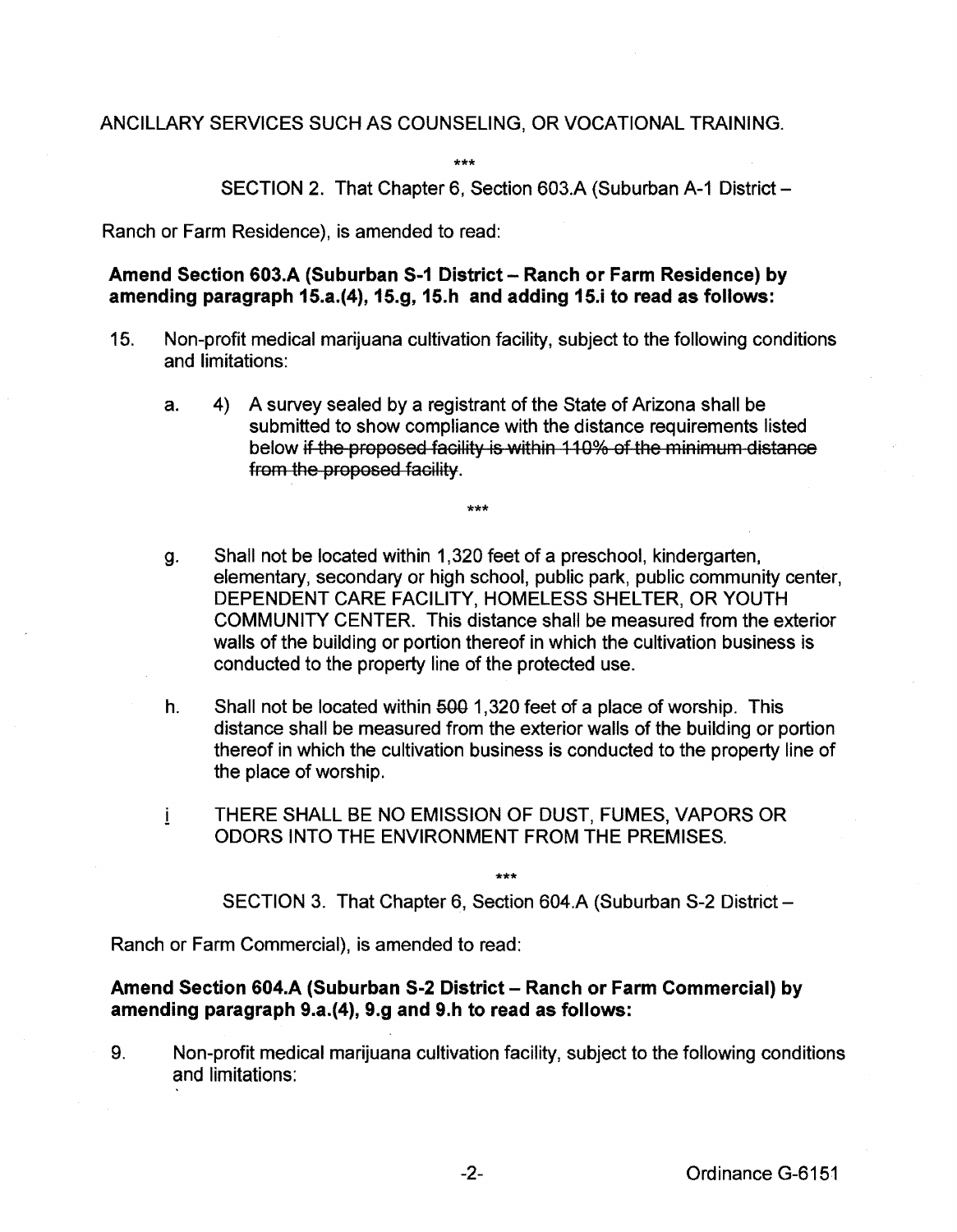a. 4). A survey sealed by a registrant of the State of Arizona shall be submitted to show compliance with the distance requirements listed below if the proposed facility is within 110% of the minimum distance from the proposed facility.

\*\*\*

\*\*\*

- d. Shall not be located within 5,280 feet of the same type of use or a medical marijuana dispensary or infusion facility. This distance shall be measured from the exterior wall of the building or portion thereof in which the business is conducted or proposed to be conducted to the nearest exterior wall or portion thereof of another medical marijuana dispensary, cultivation, or infusion facility.
- g. Shall not be located within 1,320 feet of a preschool, kindergarten, elementary, secondary or high school, public park, public community center, DEPENDENT CARE FACILITY, HOMELESS SHELTER, OR YOUTH COMMUNITY CENTER. This distance shall be measured from the exterior walls of the building or portion thereof in which the cultivation business is conducted to the property line of the protected use.
- h. Shall not be located within  $\frac{1}{2}99$  1,320 feet of a place of worship. This distance shall be measured from the exterior walls of the building or portion thereof in which the cultivation business is conducted to the property line of the place of worship.
- i. THERE SHALL BE NO EMISSION OF DUST, FUMES, VAPORS OR ODORS INTO THE ENVIRONMENT FROM THE PREMISES.

\*\*\*

SECTION 4. That Chapter 6, Section 623.D (Commercial C-2 District -

Intermediate Commercial), is amended to read:

## Amend Section 623.0 (Commercial C-2 District- Intermediate Commercial) by amending paragraph 122, 122.a.(4), 122.f, 122.g,122.h and adding 122.k to read as follows:

122. Nonprofit medical marijuana dispensary facility, subject to the following conditions and limitations; failure to comply with the below regulations and requirements IS SUBJECT TO REVOCATION PER SECTION 307 shall result in non-compliance and is subject to revocation or denial of the use permit.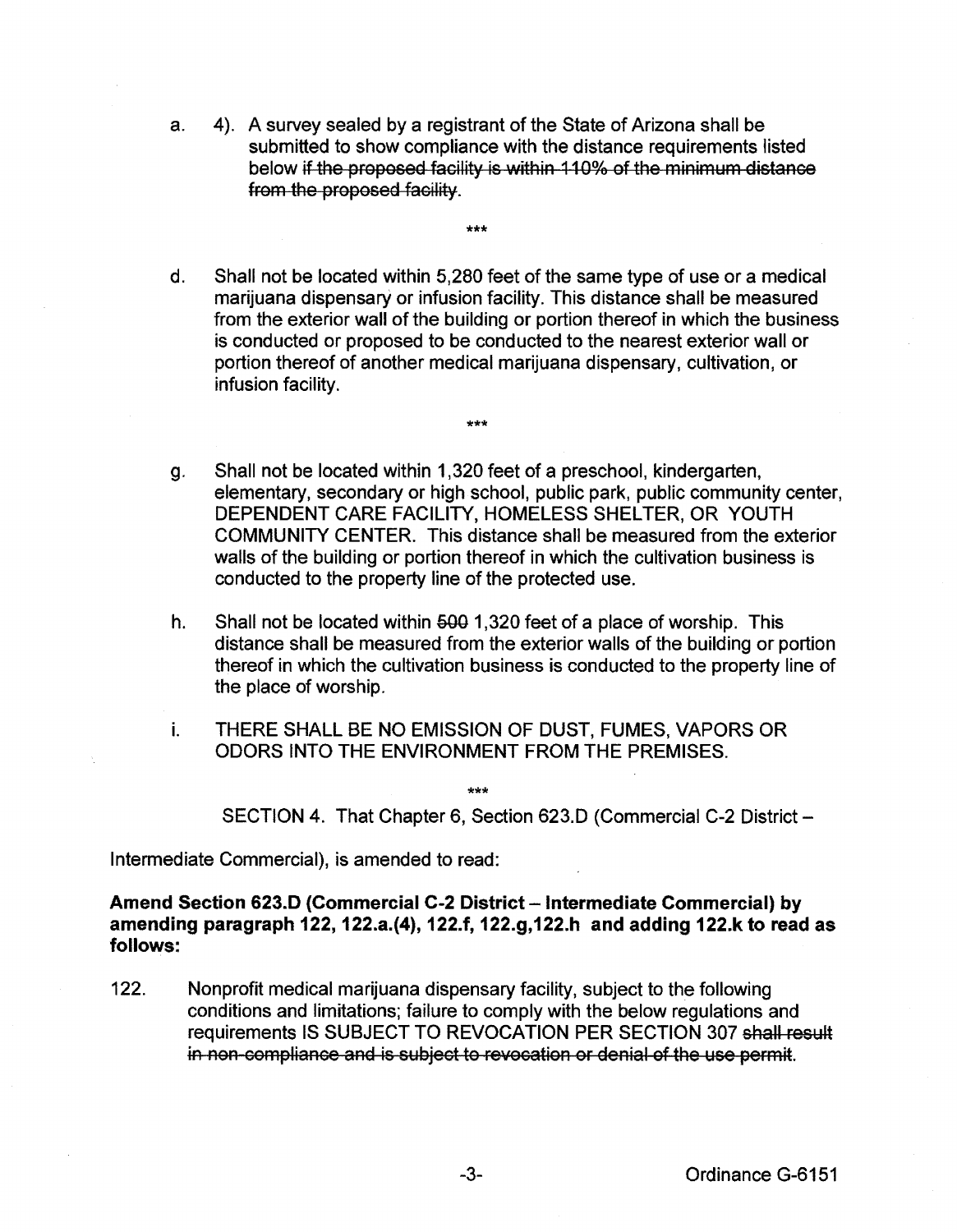a. 4) A survey sealed by a registrant of the State of Arizona shall be submitted to show compliance with the distance requirements listed below if the proposed facility is within 110% of the minimum distance from the proposed facility.

\*\*\*

- f. Shall not be located within 250 500 feet of a residentially zoned districts: S-1, S-2, RE-43, RE-35, R1-18, R1-14, R1-10, R1-8, R1-6, R-2, R-3, R3- A, R-4, R-4A, R-5, and PAD-1 through PAD-15. This distance shall be measured from the exterior walls of the building or portion thereof in which the cultivation dispensary business is conducted or proposed to be conducted to the zoning boundary line of the residentially zoned district.
- g. Shall not be located within 1 ,320 feet of a preschool, kindergarten, elementary, secondary or high school, public park, public community center, DEPENDENT CARE FACILITY, HOMELESS SHELTER, OR YOUTH COMMUNITY CENTER. This distance shall be measured from the exterior walls of the building or portion thereof in which the dispensary business is conducted to the property line of the protected use.
- h. Shall not be located within  $\frac{500}{1,320}$  feet of a place of worship. This distance shall be measured from the exterior walls of the building or portion thereof in which the dispensary business is conducted to the property line of the place of worship.
- k THERE SHALL BE NO EMISSION OF DUST, FUMES, VAPORS OR ODORS INTO THE ENVIRONMENT FROM THE PREMISES.

\*\*\*

\*\*\*

SECTION 5. That Chapter 6, Section 627.D (Industrial A-1 District- Light

Industrial District), is amended to read:

Amend Section 627.D (Industrial A-1 District- Light Industrial District) by amending paragraphs 1, 91, 91.a.(4), 91.e, 91.f, 92, 92.a.(4), 92.e, 92.f, 92.g, 93, 93.a.(4), 93.d, 93.e and adding 91.g, 92.j. and 93.f to read as follows: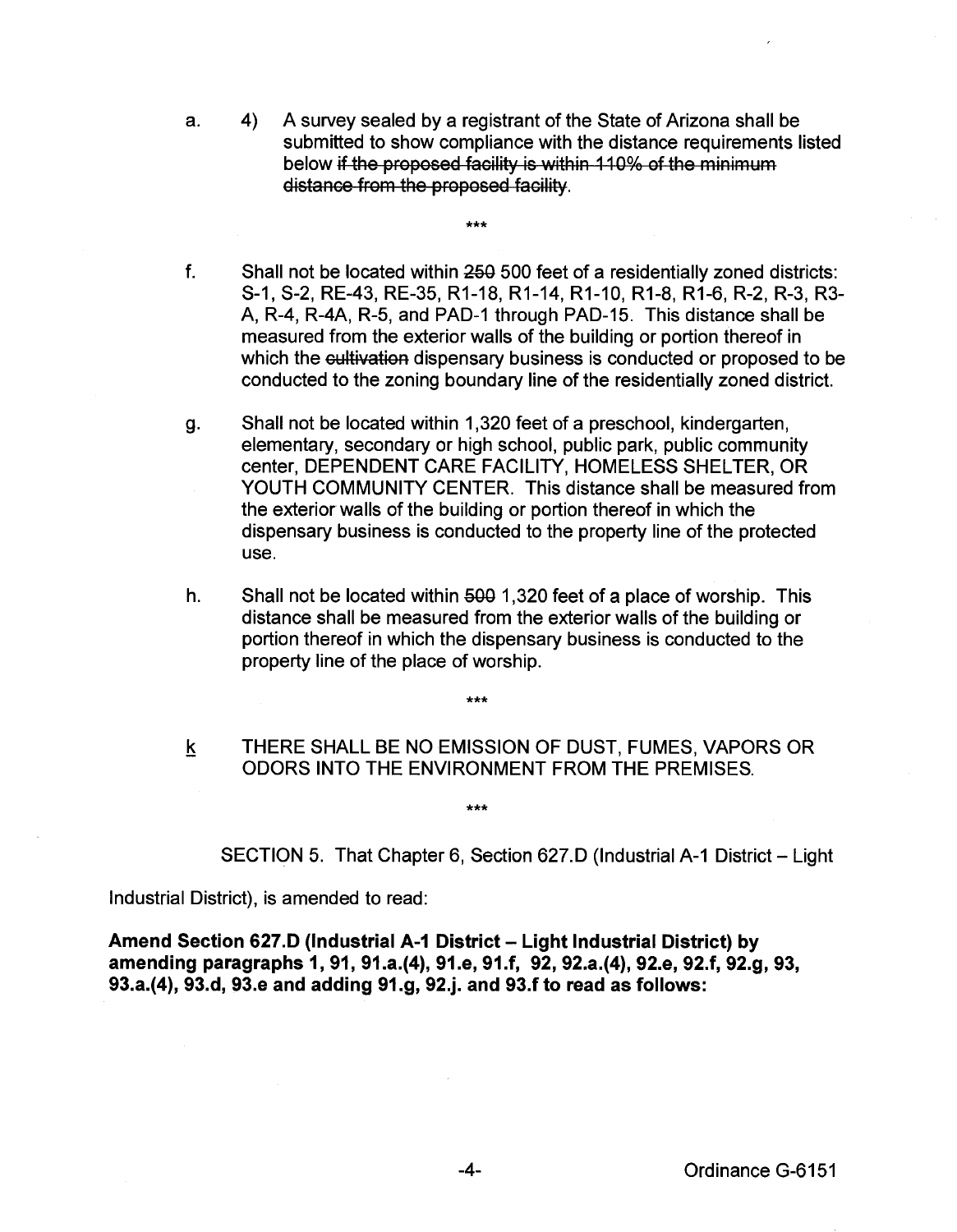- 1. Residential uses subject to a use permit. The use permit requirement shall not apply to HOMELESS shelters and dormitories intended to provide temporary shelter if such uses are located on a lot or parcel which is at least thirteen hundred twenty (1,320) feet from a residential district.
- 91. Medical marijuana cultivation subject to the following conditions and limitations; FAILURE TO COMPLY WITH THE BELOW REGULATIONS AND REQUIREMENTS IS SUBJECT TO REVOCATION PER SECTION 307:

\*\*\*

\*\*\*

- a. 4) A survey sealed by a registrant of the State of Arizona shall be submitted to show compliance with the distance requirements listed below if the proposed facility is within 110% of the minimum distance from the proposed facility.
- e. Shall not be located within 1 ,320 feet of a preschool, kindergarten, elementary, secondary or high school, public park, public community center, DEPENDENT CARE FACILITY, HOMELESS SHELTER, DORMITORY, OR YOUTH COMMUNITY CENTER. This distance shall be measured from the exterior walls of the building or portion thereof in which the cultivation business is conducted to the property line of the protected use.
- f. Shall not be located within  $\frac{600}{1,320}$  feet of a place of worship. This distance shall be measured from the exterior walls of the building or portion thereof in which the cultivation business is conducted to the property line of the place of worship.
- g THERE SHALL BE NO EMISSION OF DUST, FUMES, VAPORS OR ODORS INTO THE ENVIRONMENT FROM THE PREMISES.
- 92. Medical marijuana dispensary facility, subject to the following conditions and limitations; failure to comply with the below regulations and requirements IS SUBJECT TO REVOCATION PER SECTION 307 shall result in non compliance and is subject to revocation or denial of the use permit.
	- a. 4) A survey sealed by a registrant of the State of Arizona shall be submitted to show compliance with the distance requirements listed below if the proposed facility is within 110% of the minimum distance from the proposed facility.

\*\*\*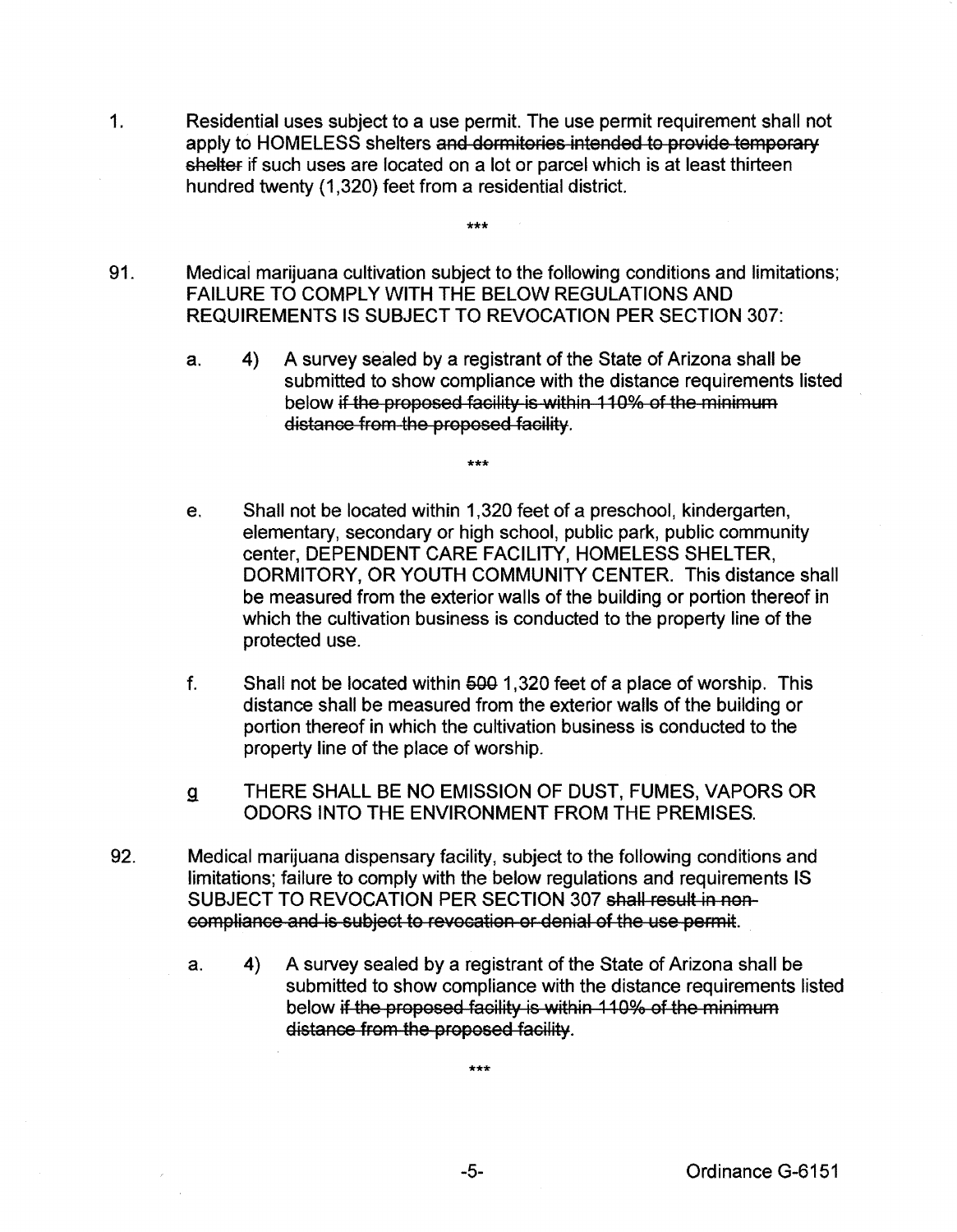- e. Shall not be located within 250 500 feet of a residentially zoned districts: S-1, S-2, RE-43, RE-35, R1-18, R1-14, R1-10, R1-8, R1-6, R-2, R-3, R3- A, R-4, R-4A, R-5, and PAD-1 through PAD-15. This distance shall be measured from the exterior walls of the building or portion thereof in which the cultivation dispensary business is conducted or proposed to be conducted to the zoning boundary line of the residentially zoned district.
- f. Shall not be located within 1 ,320 feet of a preschool, kindergarten, elementary, secondary or high school, public park, public community center, DEPENDENT CARE FACILITY, HOMELESS SHELTER, OR YOUTH COMMUNITY CENTER. This distance shall be measured from the exterior walls of the building or portion thereof in which the dispensary business is conducted to the property line of the protected use.
- g. Shall not be located within 500 1,320 feet of a place of worship. This distance shall be measured from the exterior walls of the building or portion thereof in which the dispensary business is conducted to the property line of the place of worship.
- j. THERE SHALL BE NO EMISSION OF DUST, FUMES, VAPORS OR ODORS INTO THE ENVIRONMENT FROM THE PREMISES.
- 93. Medical marijuana infusion production facility, subject to the following conditions and limitations; failure to comply with the below regulations and requirements IS SUBJECT TO REVOCATION PER SECTION 307 shall result in non compliance and is subject to revocation or denial of the use permit.

\*\*\*

\*\*\*

- a. 4) A survey sealed by a registrant of the State of Arizona shall be submitted to show compliance with the distance requirements listed below if the proposed facility is within 110% of the minimum distance from the proposed facility.
- d. Shall not be located within 1,320 feet of a preschool, kindergarten, elementary, secondary or high school, public park, public community center, DEPENDENT CARE FACILITY, HOMELESS SHELTER, OR YOUTH COMMUNITY CENTER. This distance shall be measured from the exterior walls of the building or portion thereof in which the cultivation business is conducted to the property line of the protected use.